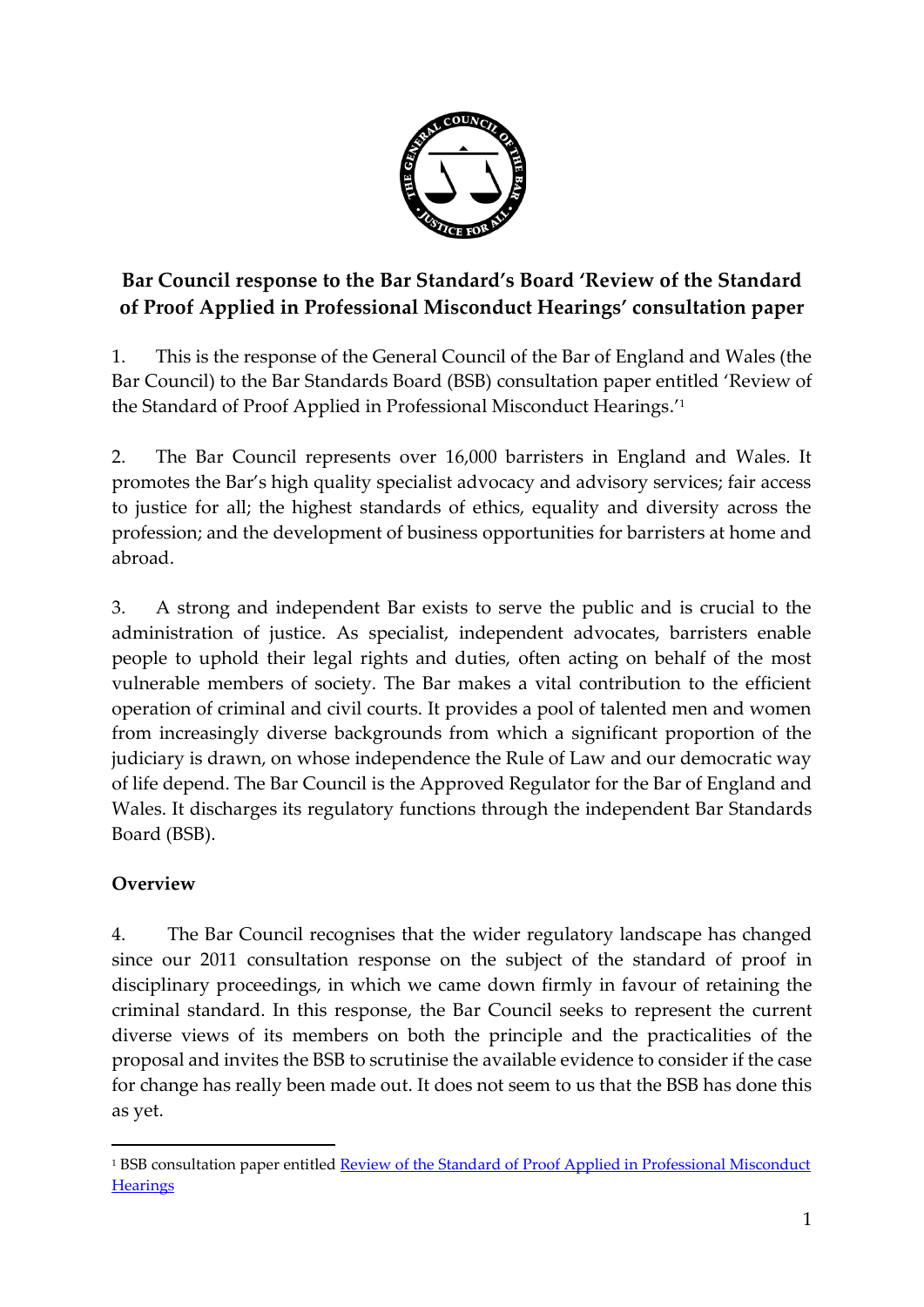5. We have posed a number of questions that we suggest must be answered before any final decision is made on whether the standard of proof used in Bar Disciplinary Tribunals should change from the criminal to the civil standard.

6. Before compiling this response, we sought the views of our members who work in the disciplinary field. We set up a number of meetings with those who defend and prosecute barristers before disciplinary tribunals. We had similar meetings with Bar Tribunals and Adjudication Service (BTAS) panel members, barristers who defend and prosecute in disciplinary tribunals of other professions (including solicitors) and barristers instructed in cases before the higher courts in which the standard of proof in disciplinary proceedings has been examined. The topic was also fully debated at a Bar Council meeting held on 8 July. A non-binding vote of Bar Council members present at the meeting on the proposed change produced an even split. We have since received further members' views conveyed to us by circuit representatives.

7. In summary, the Bar Council sees that adopting the civil standard would be to join with other regulators and other jurisdictions which have taken that step in recent years. We recognise and support the protection of the public and appreciate that careful consideration needs to be given to the standard of proof appropriate for that purpose. However, we consider that there are also other public interest considerations to be borne in mind, and are not persuaded that we should adopt a change merely because others have done so. There must be careful scrutiny of the evidence of a need for change within our own jurisdiction and within our own profession, of the rationale for making any change, and of the benefits, disadvantages and ramifications of doing so. Before any change is brought about, there must be a careful study of the mediumto-long-term impact on the profession and those it serves. The BSB must also be sure – and recognise clearly in any rules and guidance making or reflecting such a change – what the effect would be in practice of stipulating that the civil standard should be applied, particularly in relation to allegations of serious misconduct.

## **Q1: Do you consider, in principle, that the BSB should change its regulatory arrangements to allow for the civil standard to be applied to allegations of professional misconduct?**

8. By way of a preface, we underline that it is of the upmost importance that the high standards for which the Bar is renowned are upheld robustly and that there are effective safeguards in place to prevent barristers who pose a demonstrable risk to the public from practising. Barristers trade on their reputation and of course the reputation of the profession as a whole is of fundamental importance. We would not wish for the profession or any part of it to be brought into disrepute by a small minority who do not meet the high ethical standards of the Bar as reflected in the BSB Handbook and elsewhere.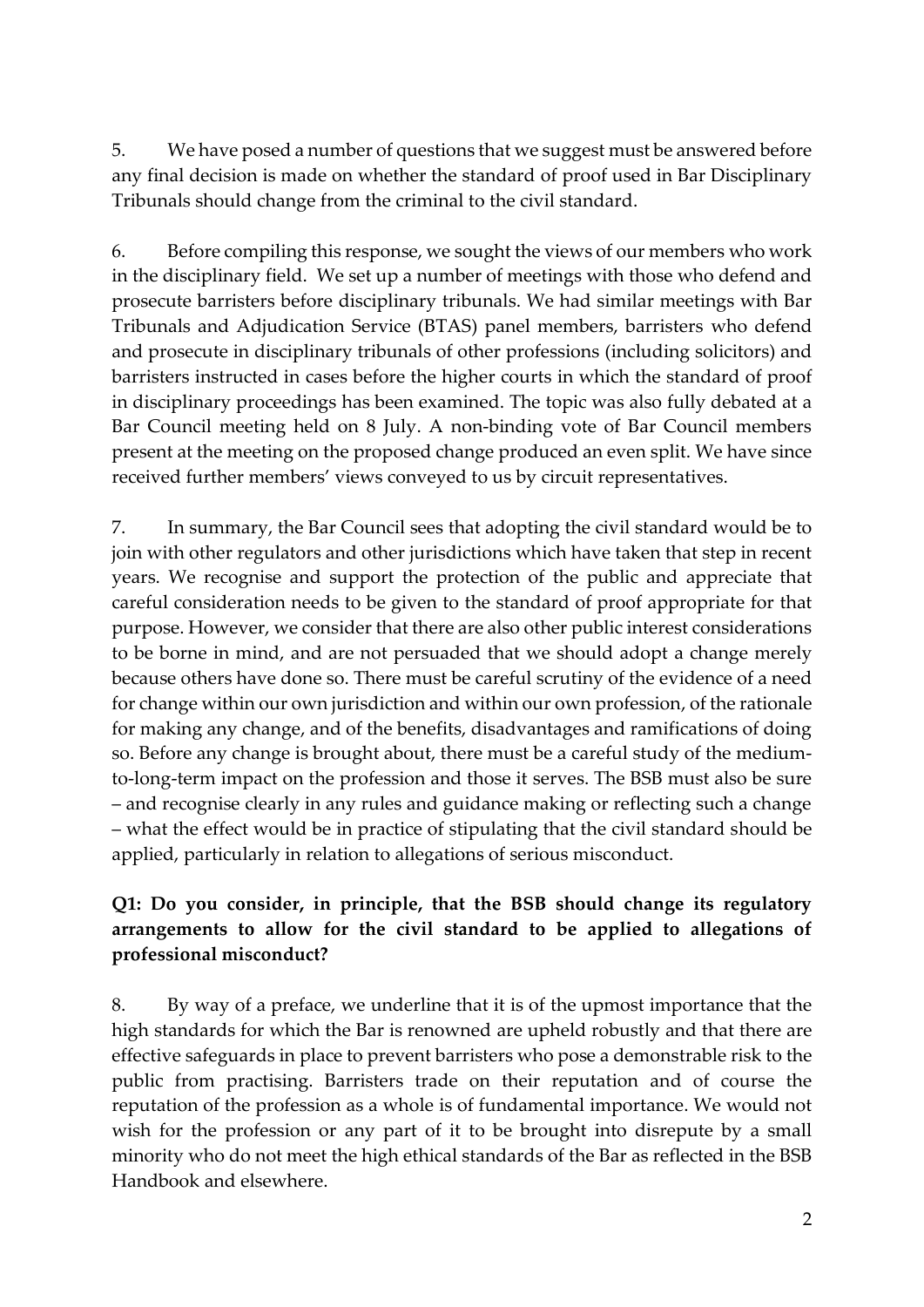# **Views of those who favour moving to the civil standard**

9. We begin with a summary of the views of those members of the profession who favour the proposed change.

## **Alignment with other professions and regulatory best practice**

10. As indicated, we recognise that the wider regulatory context now is different from that in 2011. Over time there has been a shift by other professions to the civil standard in professional regulation, prompted in part by the Shipman enquiry in 2008- 2009. For the legal professions, the case of *The Solicitors Authority v Solicitors Disciplinary Tribunal<sup>2</sup>* brought this issue to the fore when Sir Brian Leveson suggested that the standard of proof in disciplinary proceedings was ripe for reconsideration. As it stands,"the Bar Standards Board and the Royal College of Veterinary Surgeons are now the only legal regulators applying the criminal standard when determining charges of professional misconduct." The current standard in Bar disciplinary tribunals has become out of step with the regulatory norm.

11. Those in favour of the civil standard do not see any strong justification for treating the Bar differently from the medical profession, in particular, and highlight the parallels that can be found between the two professions. Both professions perform roles that are important to the public interest, and where the protection of that interest is paramount. Given the movement towards the civil standard in other areas of professional regulation, practitioners in favour of the civil standard highlight the anomaly of continuing to apply the criminal standard in Bar disciplinary tribunals, and suggest that the civil standard has become accepted as regulatory best practice.

# **Protection of the public**

12. Those in favour of the civil standard of proof point to the overriding importance of protection of the public as the guiding principle. There is a tension between the serious consequences to the livelihood and reputation of the barrister subject to professional misconduct proceedings and the risk to a prospective client if a barrister is able to continue to practise despite being considered more likely than not to have committed professional misconduct, but where the evidence was not sufficient to prove the misconduct to the criminal standard.

13. Most of the barristers that we interviewed as part of our research for this consultation were of the view that changing or retaining the standard of proof would not make a difference to the outcome of the case in the vast majority of cases. However, there is a small minority of cases where it **could** lead to a different outcome. A BTAS

 $\overline{a}$ 

<sup>2</sup> [2016] EWHC 2862 (Admin).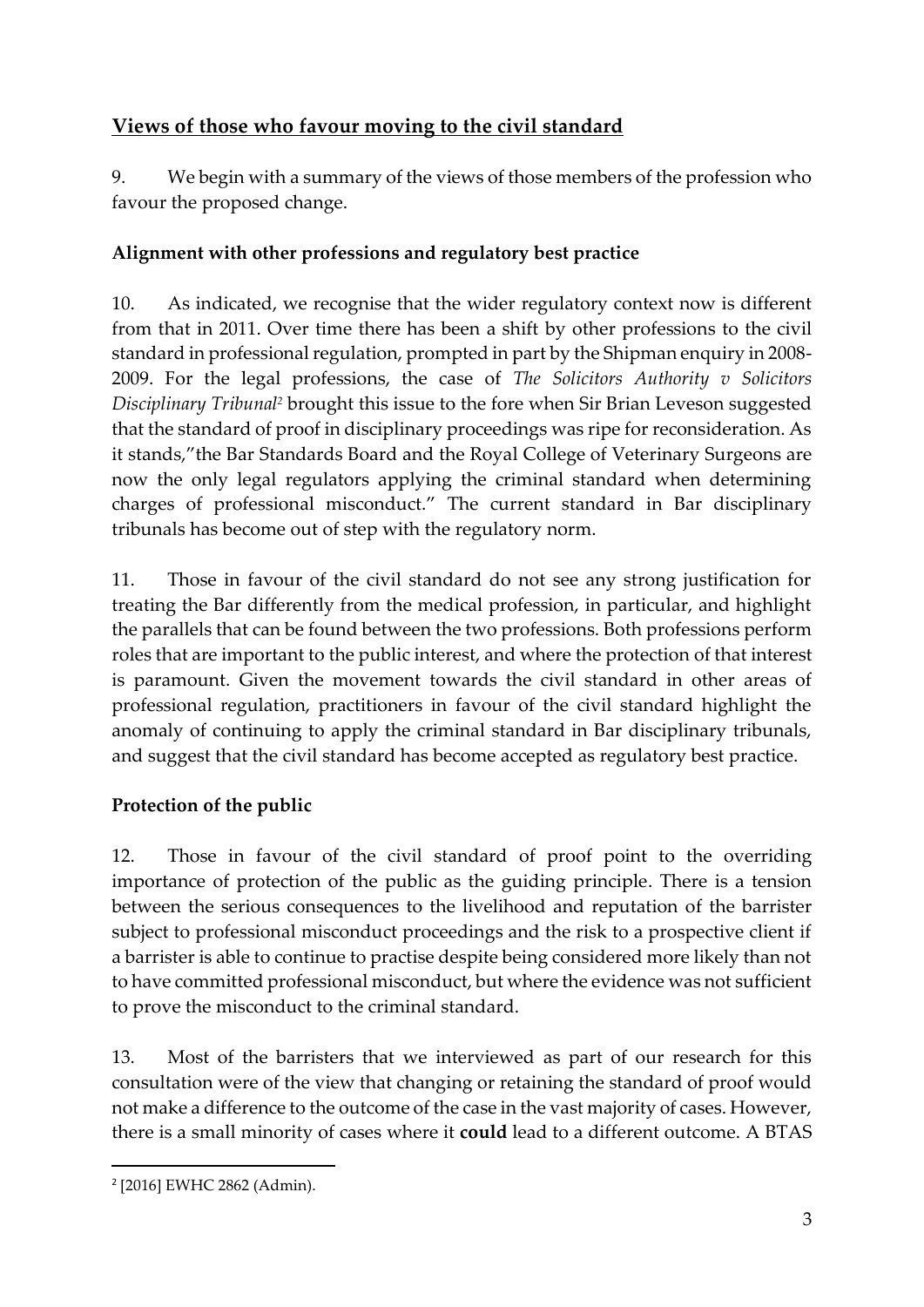Panel member gave an example of one case that they had been involved in, where they thought applying a different standard of proof would have made a difference to the outcome of the case.

15. Those in favour of change are dismayed by the prospect that a barrister who has, on a balance of probabilities, committed serious misconduct but is permitted to continue practising. This is at odds with the high professional and ethical standards to which the Bar adhere. A number of practitioners to whom we have spoken have highlighted the importance of the role of the disciplinary process in maintaining ethical standards and preventing those who do not adhere to the Bar's ethical values from being able to practise and hold themselves out as barristers. This point is extremely important. The Bar prides itself on its core values and its ethics are not only an integral part of what it means to be a practising member of the Bar, but are also of the utmost importance to the administration of justice and to the Bar's role in supporting the wider public interest.

16. Similarly concerns were expressed about the public perception of the standard. There were concerns that the public could perceive the criminal standard as mere protectionism working in the profession's interest rather than in the wider public interest.

## **Professional misconduct proceedings as civil proceedings**

17. There is some debate about the nature of professional misconduct proceedings. Those in favour of the civil standard emphasise that first and foremost, regulatory proceedings are "civil" in nature and the right to earn a livelihood has to be balanced against the need to protect the public. Whilst it cannot be ignored that professional misconduct proceedings can cause much distress to the individual who is the subject of those proceedings, and may lead to an outcome which is severe for the barrister concerned, such as disbarment and the loss of the right to practise as a barrister, such proceedings are not brought in order to deliver punishment but in order to regulate the profession and so protect clients and the public. In more serious allegations of misconduct, it is of course possible that separate criminal proceedings will have preceded the disciplinary proceedings.

# **Views of those who favour retention of the criminal standard**

18. We next summarise the views of those to whom we spoke who favoured retention of the criminal standard of proof, roughly similar in number to those that favour change.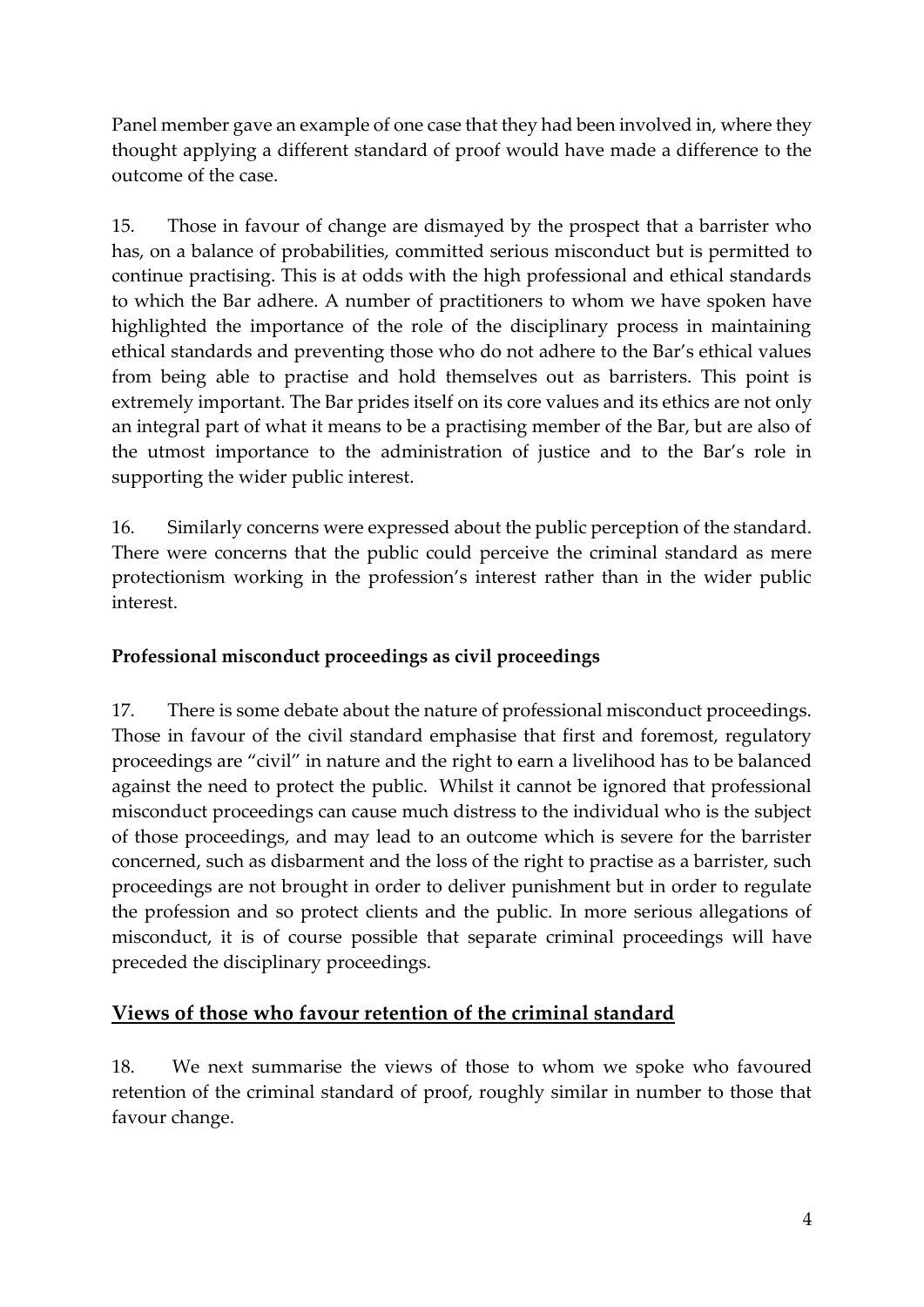## **Lack of evidence of problems with the criminal standard**

19. There is a strong feeling amongst many that the public are already adequately protected in the current disciplinary system and that barristers who pose a risk to the public are not being acquitted of misconduct by disciplinary tribunals. We note that the BSB has not sought to rely on statistics or any suitably anonymised evidence to suggest that there are any or any significant number of barristers who are unfit to practise yet continue to do so.

20. The barristers we consulted, including those in favour of the civil standard, accept that cases where the barrister more likely than not committed a misconduct offence but the charges could not be proved to the criminal standard were likely to be few and far between. Only 42 cases came before a Bar disciplinary tribunal in 2015-16 and of those, four were dismissed because the conduct issues were not serious enough to constitute professional misconduct. <sup>3</sup> Of those that proceeded, 83% resulted in one or more of the charges against the barrister being proved. There is not data (nor research so far as we are aware) providing an explanation for the acquittal of the remaining 13% but we gather that many acquittals flow from the tribunal taking the view that the wrong charges have been brought. Others are likely to have been acquitted 'on the merits' whatever the standard of proof.

21. So the number of cases where the burden of proof may make a difference to the outcome of a disciplinary case is unknown but likely, we suggest, to be very few. If so, this somewhat undermines a rationale for change based upon any perception that the status quo fails to protect the public.

22. It is also worth noting that we have not seen any evidence that the public perceive the current standard of proof to be unfair or causing harm.

# **Comparison with other professions**

 $\overline{a}$ 

23. The Bar cannot and should not be compared with other professions who offer different services, practise in very different ways and deal with different levels of risk. As the BSB concede, there are no known "clear empirical studies"<sup>4</sup> to support the contention that the civil standard confers greater public protection.

24. Internationally, the picture is also mixed. Scotland, Northern Ireland and the Republic of Ireland use the criminal standard in disciplinary tribunals. However, Australia, New Zealand and Canada have used the civil standard for a number of

<sup>4</sup> BSB Review of the Standard of Proof Applied in Professional Misconduct Proceedings Consultation Paper 2017: 19 [https://www.barstandardsboard.org.uk/media/1830289/sop\\_consultation\\_paper.pdf](https://www.barstandardsboard.org.uk/media/1830289/sop_consultation_paper.pdf)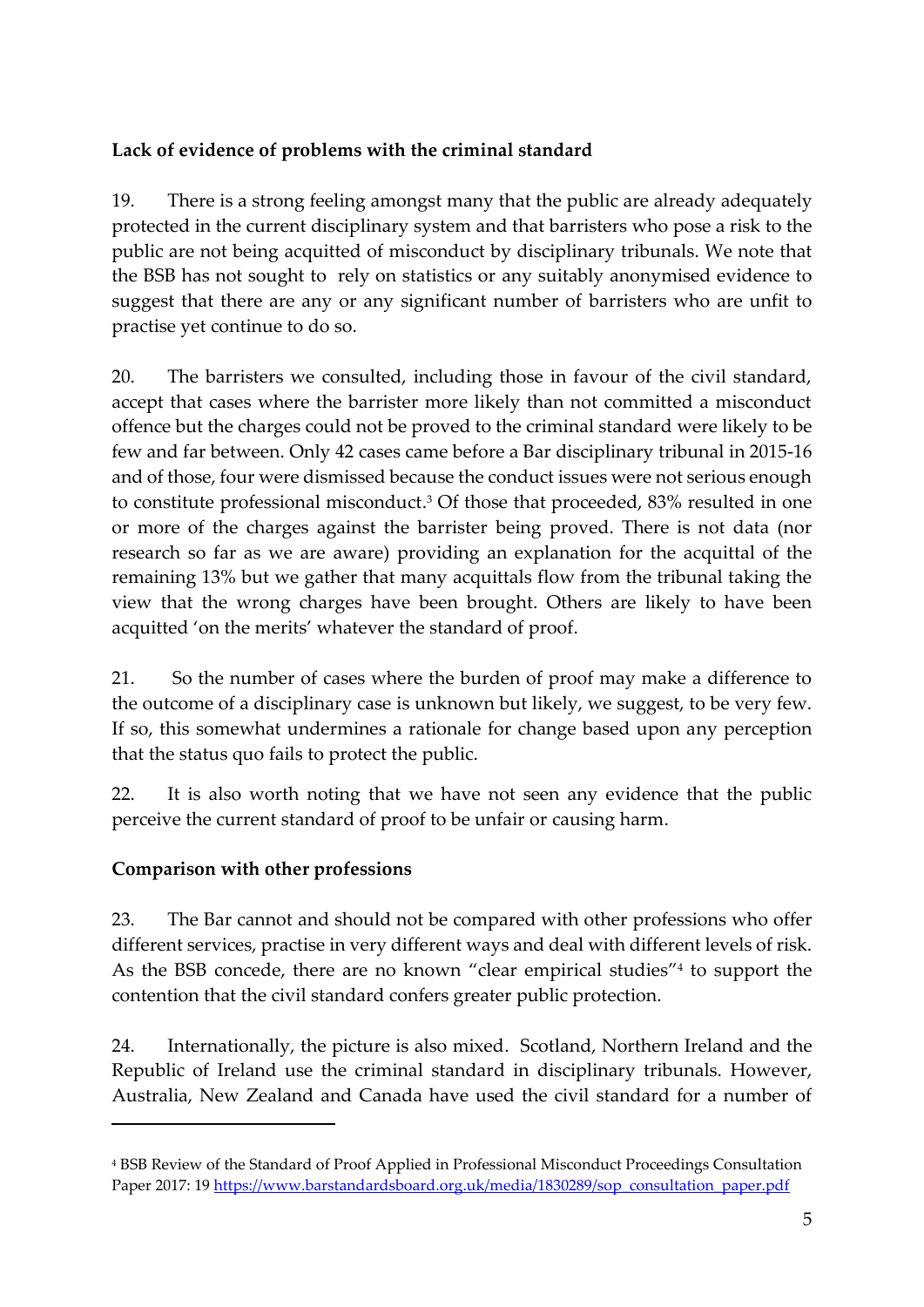years. The picture is varied in the USA. We suggest there is no single approach that must be universally correct. What may be right for one jurisdiction or one profession will not necessarily be right for another.

#### **Case law**

25. Although we appreciate that case law is not the decisive factor, and that the BSB may choose of its own volition to amend the standard of proof (subject to approval by the Legal Services Board), consideration of case law is revealing and we note that the BSB has provided some analysis in the consultation paper.

26. There are persuasive authorities from both the UK and commonwealth nations which support the retention of the criminal standard. The decision of the Divisional Court in *Re A Solicitor<sup>5</sup>* supports the proposition that the standard of proof applicable in professional disciplinary proceedings should be the criminal standard where the charge is similar to a criminal offence. The BSB's 2015/16 Annual Report indicates that dishonest/discreditable conduct was by far the most common aspect of cases closed at tribunal stage.<sup>6</sup> There is a powerful underlying argument that given the consequences for practitioners of an adverse finding in such cases, fairness demands that the criminal standard should be retained. This point is developed below.

27. In *Campbell v Hamlet<sup>7</sup>* the Privy Council approved the criminal standard for all legal sector disciplinary proceedings.

28. More recently, in *Z v Dental Complaints Assessment Committee*<sup>8</sup> before the Supreme Court of New Zealand, the majority ruled in favour of a change to the civil standard. However, the Chief Justice dissented, convinced that:

"the standard of proof beyond reasonable doubt protects against error in decision making … . Where serious disciplinary charges are brought under statutory process in circumstances where substantial penalties may be imposed and damage to reputation and livelihood is inevitable if adverse findings are made, fairness requires application of a higher standard of proof than one on the balance of probabilities."<sup>9</sup>

1

<sup>5</sup> [1993] QB 69.

<sup>6</sup> BSB Enforcement Annual Report 2015/16: 18.

[https://www.barstandardsboard.org.uk/media/1777872/enforcement\\_report\\_2015-16\\_-\\_final.pdf](https://www.barstandardsboard.org.uk/media/1777872/enforcement_report_2015-16_-_final.pdf) 7 [2005] 3 All ER 1116.

<sup>8</sup> [2009] 1 NZLR 1.

<sup>9</sup> *Ibid.*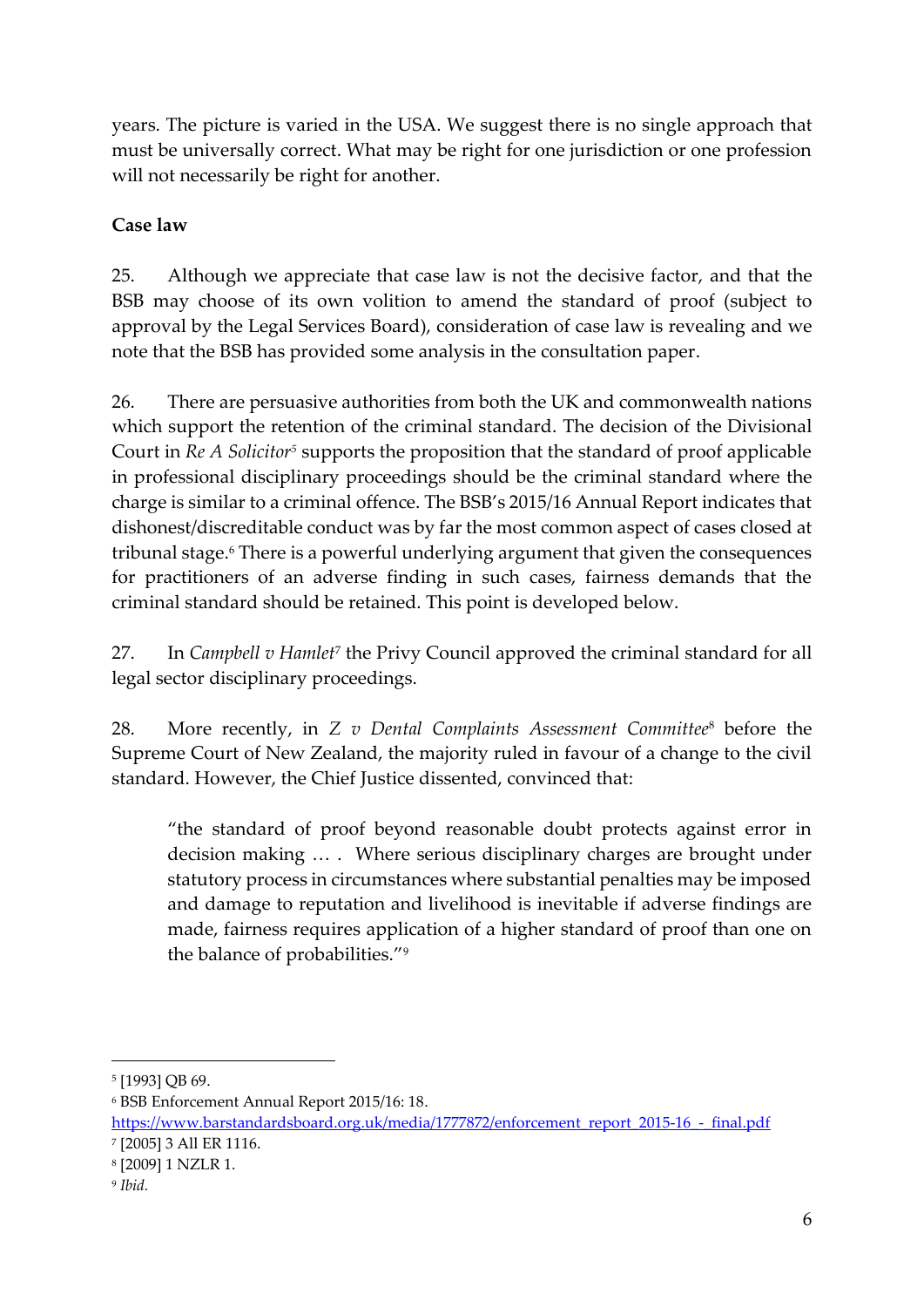29. *The Solicitors Regulation Authority v Solicitors Disciplinary Tribunal*<sup>10</sup> (referred to, in the consultation paper, as '*Arslan')* is relied on by the BSB as indicating that there is appetite for change to the civil standard amongst the judiciary, but we note that comments in this regard were *obiter*.

## **More certainty is necessary where barristers' livelihoods and wellbeing are at risk**

30. Practitioners who work in the disciplinary field reported to us that even if a barrister is cleared of all charges, an appearance before a disciplinary tribunal may in itself damage a barrister's reputation. If some or all of the charges are proved by the BSB and a barrister is suspended or disbarred, their livelihood may be destroyed and it can be difficult if not impossible to return to practice. The risks to wellbeing are obvious. The majority of barristers appearing before a tribunal are self-employed and as such pursue their livelihood on their reputation alone. This characteristic makes it more difficult for barristers to rehabilitate their professional lives than some other professionals, who may be employed and supported by their employer.

31. If a lower standard results in more cases coming before the tribunal the corresponding risks to reputation and wellbeing increase.

# **No variable civil standard**

32. We note that many of those who favour the civil standard do so in the belief that a court or tribunal would look more closely at the evidence where the issue concerns serious misconduct. However, this is not to be confused with a 'variable standard': see *Re B11; (*a Family case*)* R *(IPCC) v AC Hayman; <sup>12</sup>* and Inayat *Inayatullah v General Medical Council<sup>13</sup>* (concerning disciplinary proceedings) which acknowledge the application of a 'single unvarying standard.'

33. The General Medical Council reassured medical professionals in advance of its adoption of the civil standard in 2008 that a 'flexible' civil standard would be used: in other words, that a higher standard would be employed where the charges were particularly serious. However, the courts have subsequently ruled (in the cases referenced in the preceding paragraph) that there is only one civil standard, and no so-called sliding scale or flexibility of application.

34. We suggest that the state of the law is such that no false comfort should be taken from the misconception that there is a sliding scale or a higher evidentiary burden for more serious allegations. An application of the civil standard, however

1

<sup>10</sup> [2016] EWHC 2862 (Admin).

<sup>11</sup> [2008] UKHL 35.

<sup>12</sup> [2008] EWHC 2191 (Admin).

<sup>13</sup> [2014] WL 5311793 (Admin).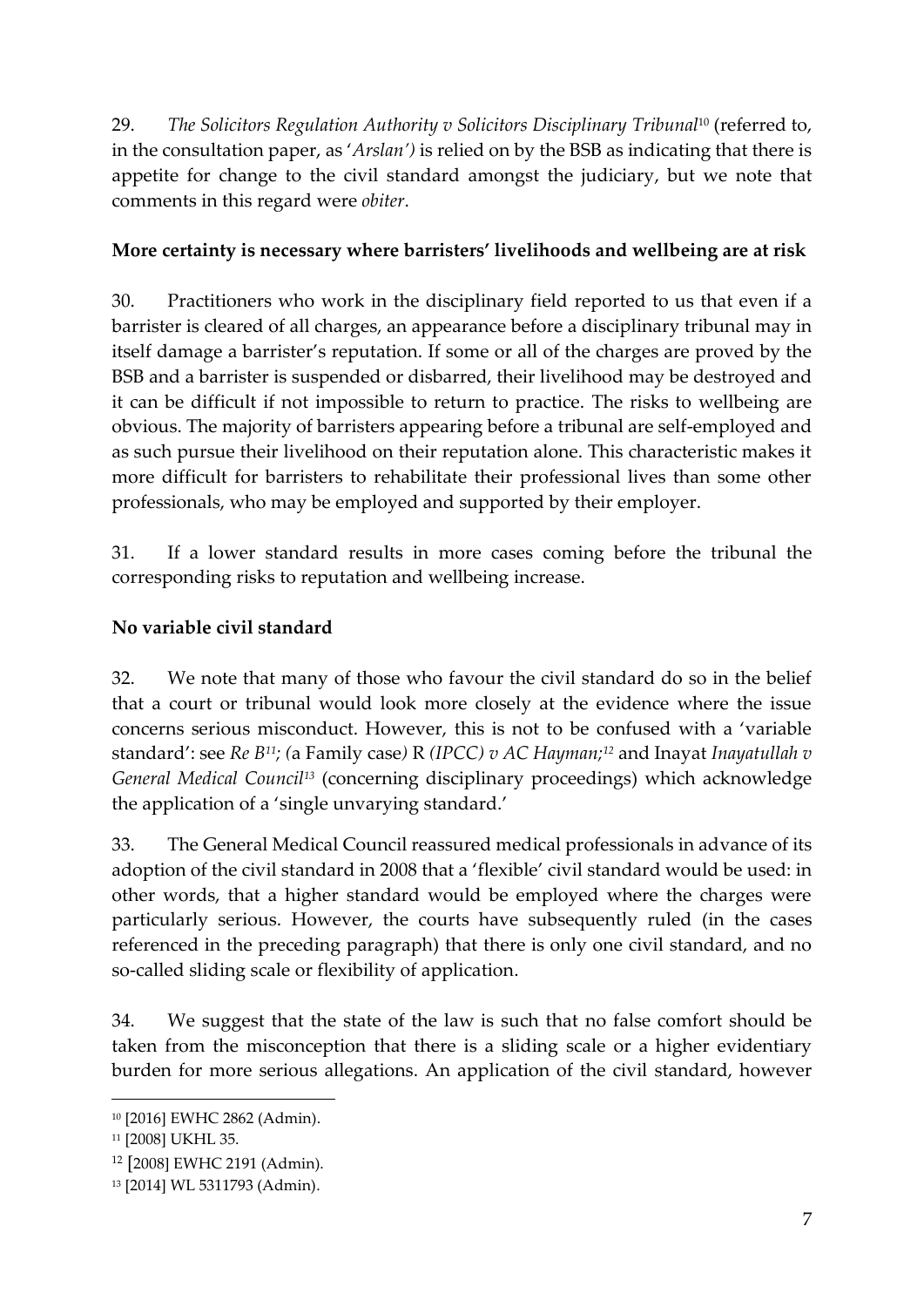serious the allegation, will result in the case being proved if the tribunal is satisfied on the balance of probabilities that the charge is made out.

## **The particular vulnerability of lawyers in an adversarial system.**

35. Barristers are particularly vulnerable to complaints for a number of reasons. First, they operate in adversarial circumstances, in which one party to the proceedings will lose. A loss can create a client's sense of grievance against his lawyers. Barristers may thus be subject to complaints because clients are unhappy with the outcome of the case, not because the barrister is guilty of misconduct.

36. It is often easier for a disaffected client to blame his lawyer than acknowledge fault on his own part. In that sense the legal profession is different from other professions: lawyers are often instructed to defend the *conduct* or *character* of their clients. If that defence proves unsuccessful, a client has an incentive to blame others in order to deflect responsibility. This dynamic is less evident in other professions.

37. Barristers who work in difficult publicly-funded practice areas, in which clients stand to lose a great deal (e.g. liberty, custody of a child) and which deal with emotive issues, such as family law, crime, immigration and employment, are vulnerable because it has become the exception rather than the norm for barristers instructed in such cases to be habitually attended by any representative from their instructing solicitors. This may be contrasted with the position of barristers in the majority of privately-funded civil law and commercial cases. The lack of third party presence, coupled with the impracticality of barristers being able to take notes of every conversation, or requesting their client to sign a brief note after every interaction, means that barristers are less able to protect themselves against unfounded allegations of misconduct. This problem may be particularly acute during a contested hearing.

38. In a similar vein, barristers increasingly come up against litigants in person who are likely to blame and on occasion make unfounded allegations against the barrister who acts against them. Again, this will often arise when the barrister has no professional client in attendance at court or during tribunal hearings.

# **Chilling effects**

39. Criminal and family barristers currently feel there is some degree of protection in the form of the criminal standard of proof should an allegation of misconduct be made by a client. If the standard is lowered, the resulting sense of increased vulnerability may have a chilling effect on interaction with clients and deter imaginative or innovative approaches in advocacy. Over-protective note-taking of exchanges with the client is not conducive to a good working relationship, and becomes impractical given the competing demands on them. Ensuring that another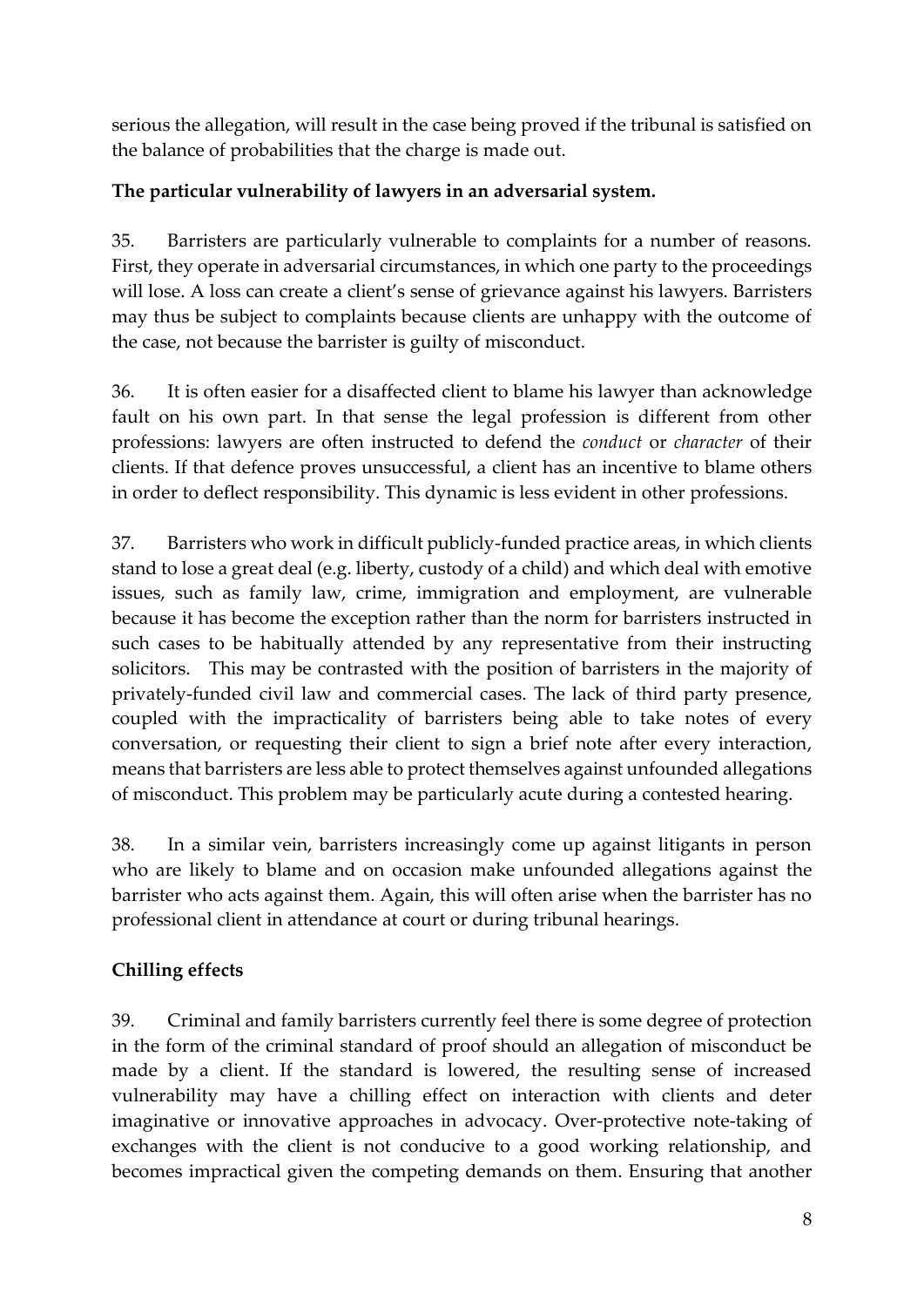person witnesses client meetings, or is able to produce a written record of their relations with their client, is impractical given the cost and the low level of their own fees and those payable to their instructing solicitors. Such measures would, in any event, inhibit the relationship of trust with their client. It may deter barristers from entering into these areas of practice, which are already perceived to be unattractive because of cuts to legal aid and long hours.

40. Similarly, barristers may be deterred from interacting with litigants in person when they are not before the court. This is already fraught with difficulty in many cases: a lower standard of proof applied to allegations made by litigants in person will compound the problem.

41. If barristers become more mindful of the risk of unfounded complaints being brought, this may result in overly-protective behaviour. For example, unnecessary submissions to the court in an attempt to placate an unreasonable client so as to avoid a complaint being brought. Barristers need to be fearless in representing their clients, but must also not be inhibited in complying with their duty to the court to act in the administration of justice. These core duties may be compromised if barristers feel compelled to 'watch their back' in case unjustified complaints might be made.

42. None of these potential impacts serves the interests of justice or protects the public. These wider 'public protection' implications of a change to the standard of proof need to be weighed against the proposition that a lower standard of proof will benefit clients and the public.

#### **Public Access**

43. Similar concerns arise in relation to public access. Barristers take instructions directly from their clients, without the involvement of a solicitor under this mode of instruction. 41% of complaints received by the Legal Ombudsman in 2016/17 concerned barristers acting on a public access basis. This is disproportionally high. We do not know how many of the cases brought before disciplinary tribunals concerned public access instructions, but they may well be similarly disproportionate. Some public access barristers have expressed their concern that a change to the standard of proof would make them more vulnerable to complaints, and this concern would appear to be supported by research already carried out by the BSB into public access work in 2016, which noted:

"Qualitative feedback indicates that there may be greater scope for complaints within the public access scheme, as clients have less experience of the law and may be more likely to misinterpret statements or legal advice. One barrister said she received a complaint after providing advice which the client misinterpreted – this was overturned post-investigation – but she felt the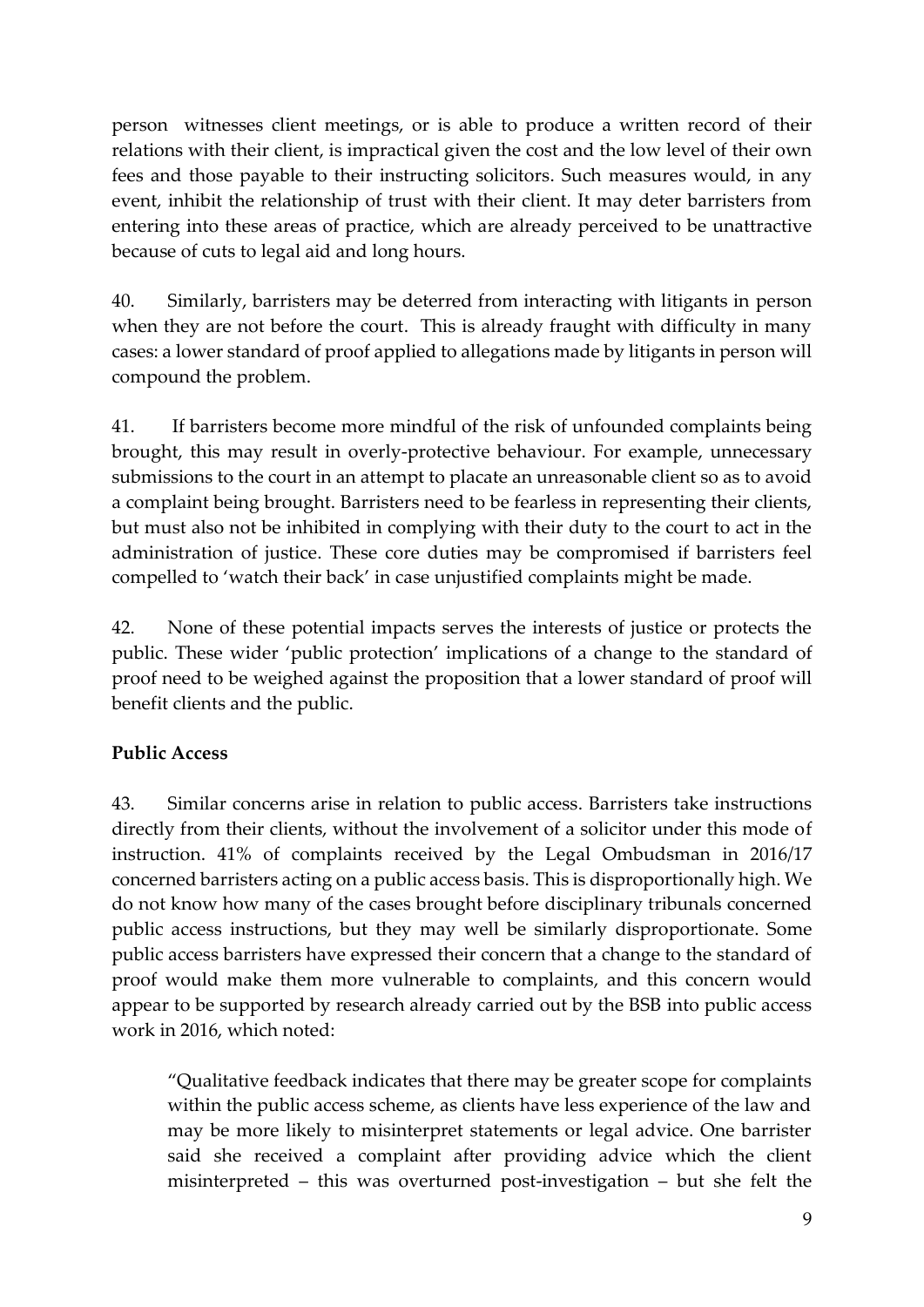incident highlighted that barristers are less likely to keep a record of everything they do and say, unlike solicitors, which again increases the risk of complaints."<sup>14</sup>

44. A change to the standard of proof could be an additional disincentive to barristers to undertake public access work: and even more so in those fields of practice we have already identified as giving rise to greater vulnerability for barristers.

45. We know that the Competition and Markets Authority (CMA) wishes to increase consumer choice and the accessibility of legal services to consumers through the mechanism of increased competition, and they cite the LSB in their Legal Services Market Study Final Report as asserting that the public access scheme helps barristers compete on a more level playing file with solicitors who offer advocacy services.<sup>15</sup> We believe that public access work is an important part of unbundling, which both increases consumer choice and lowers costs, thereby increasing accessibility to legal services-a stated aim of the CMA.

46. We suggest this is another potential unintended consequence of a change to the standard of proof that may run contrary to the public interest.

#### **Disciplinary proceedings are more akin to criminal proceedings**

47. There is no agreement on whether disciplinary proceedings can be more accurately equated with criminal or civil proceedings. In truth they probably sit on their own and defy categorisation into either the criminal or civil mould. However some believe that they are more akin to criminal proceedings because a statutory body is empowered to bring charges against an individual with the possibility of lifealtering sanctions. If the disciplinary process is more analogous to criminal proceedings it would follow that it was more appropriate to apply the criminal standard.

#### **Undermining the seriousness of professional misconduct proceedings**

48. Some thought should be given to the fact that lowering the standard of proof may undermine the seriousness of a finding of professional misconduct. If the outcome is decided on a (mere) balance of probabilities, this may undermine the

 $\overline{a}$ 

<sup>14</sup> Pye Tait Research into the public access scheme 2016: 44,45

[https://www.barstandardsboard.org.uk/media/1788136/public-access-final-report\\_26.9.2016.pdf](https://www.barstandardsboard.org.uk/media/1788136/public-access-final-report_26.9.2016.pdf) <sup>15</sup> Competition and Markets Authority, Legal Services Market Study Final report, 2016: G4 [https://assets.publishing.service.gov.uk/media/5887374d40f0b6593700001a/legal-services-market](https://assets.publishing.service.gov.uk/media/5887374d40f0b6593700001a/legal-services-market-study-final-report.pdf)[study-final-report.pdf](https://assets.publishing.service.gov.uk/media/5887374d40f0b6593700001a/legal-services-market-study-final-report.pdf)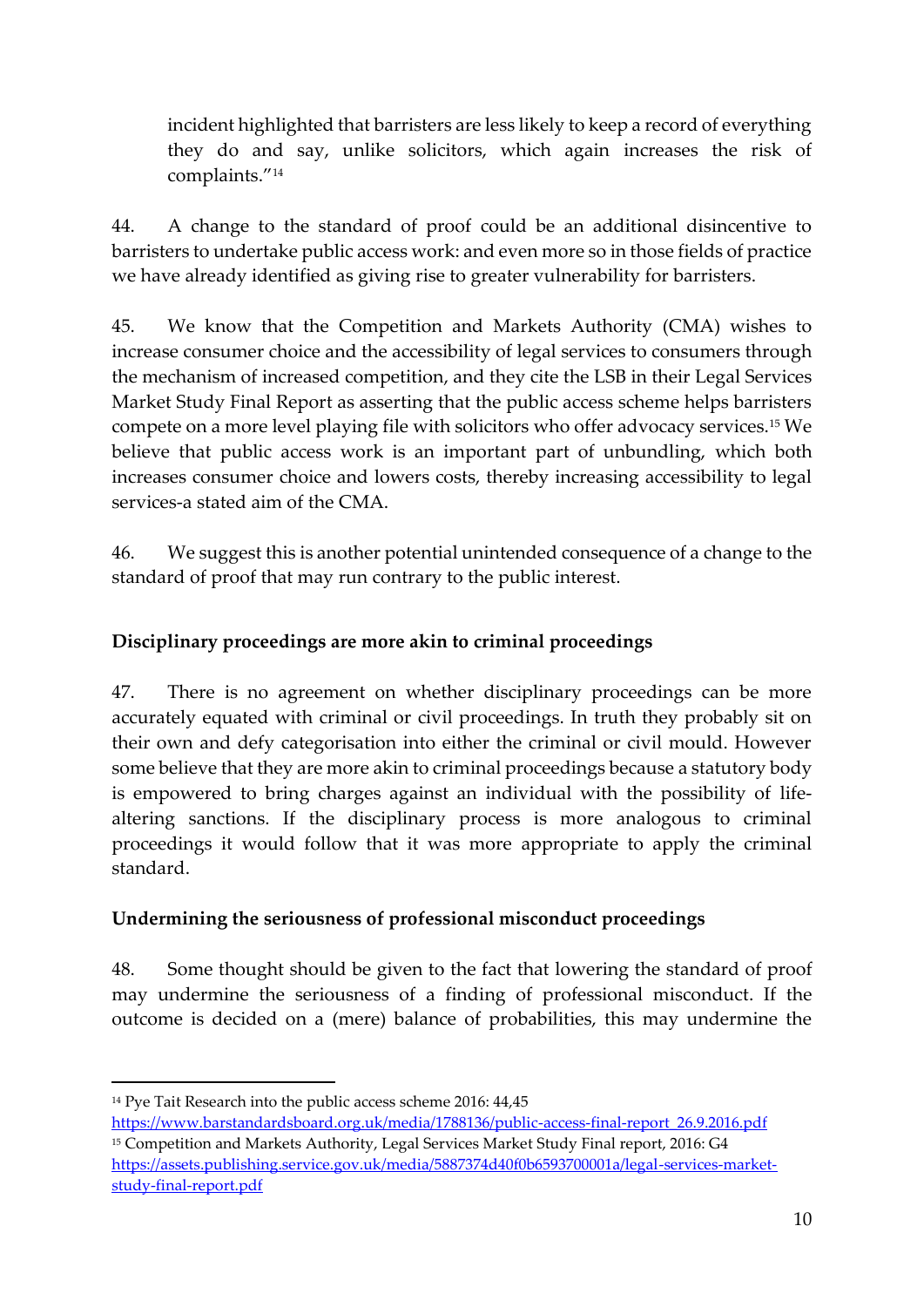public sense of its seriousness and more readily enables the disciplined barrister to assert that the Tribunal's finding is wrong.

## **Questions for the BSB**

49. We suggest that the BSB should not effect a change of this significance without focussing on the evidence demonstrating the need for change, the impact of such a change on barristers and public protection, the effect on the number of cases being heard before the tribunal, the process during any transition and the composition of the Professional Complaints Committee (PCC) and tribunal panel. We invite the BSB to consider our observations below, and we suggest that careful scrutiny of the available evidence is required before the case for a reduction of the standard of proof is made out.

#### **Evidence of need for a change**

50. As already mentioned, the consultation paper is bereft of any evidence that suggests that problems have been encountered with the current approach. We have been provided with no data which suggests that any material proportion of cases brought fails because the criminal standard of proof is applied. Neither has it been suggested that there are 'recidivists' who escape censure because of the current standard of proof. Many we have spoken to suggest that it is rare for a case to be dismissed in circumstances when it might would have succeeded had the civil standard been applied. Indeed, it has been suggested to us that an acquittal is normally due to lacunae in the evidence or the wrong charges being preferred.

51. The BSB should explain the evidence which demonstrates the need for this regulatory change, and explain the rationale.

#### **Wider consideration of the implications of a change to the standard of proof**

52. We urge the BSB to look more closely at the implications of any proposed change. We note that the consultation paper is considering this issue from a position of principle and for that reason, or so we understand, no analysis is included on the effects of any change. However, the principle cannot be divorced from the practicalities or risks and implications of such a change. A full and thorough assessment of the impacts of any change and its effects on the public and the profession is required before a decision is made. This would also meet regulatory best practice.

53. For example: what will be the impact on the number of cases being brought before a tribunal? How will such change affect the public interest and the profession?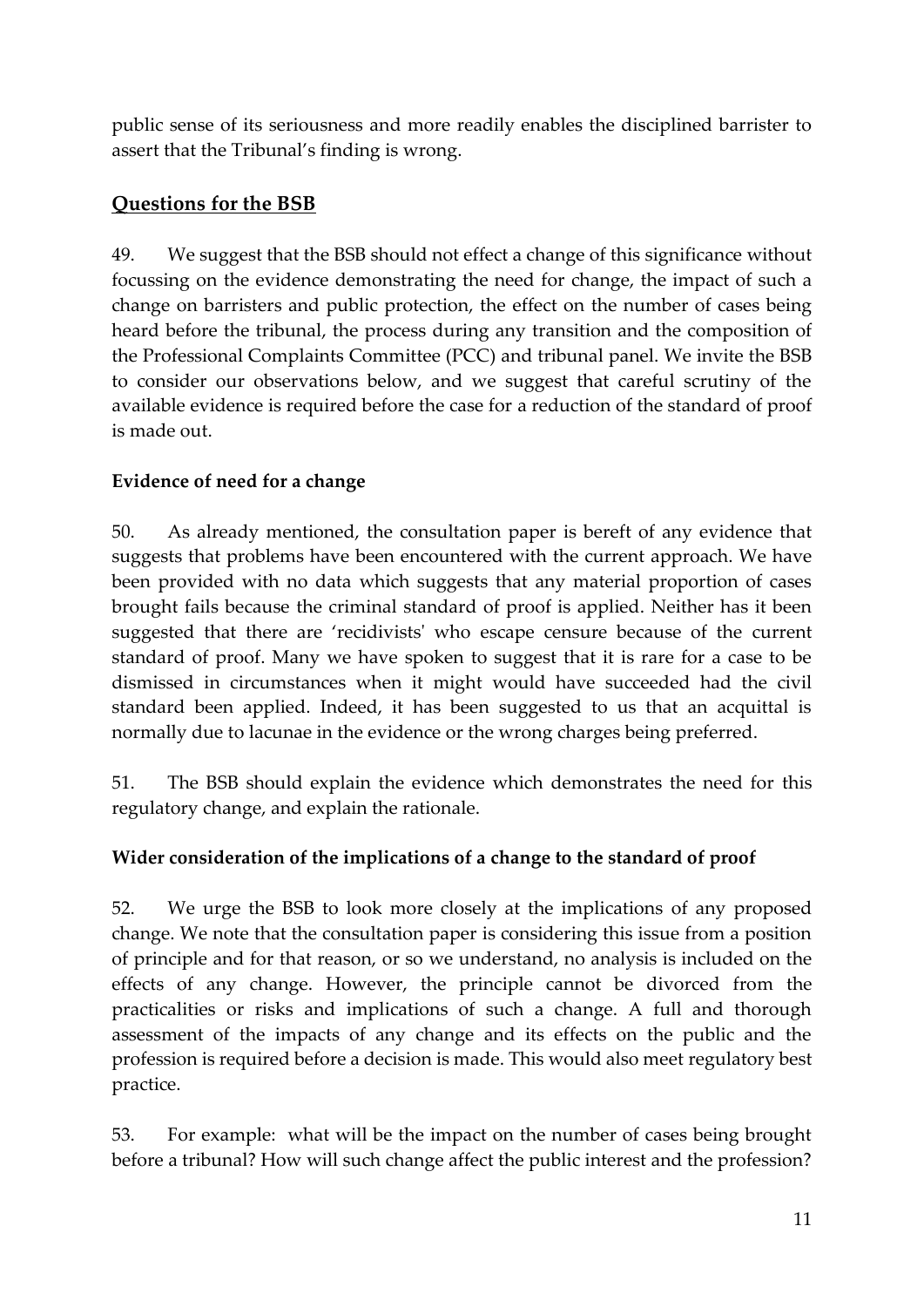What will be the cost to the BSB and the BMIF and thus to the profession itself? The BSB should also seek to identify any unintended consequences of such a change. We have, for example, outlined our concerns about the possibility of a chilling effects earlier in the paper, which we are concerned could harm both the interests of clients and the administration of justice.

#### **Impact on the number of cases coming before BTAS panels**

54. We would like the BSB to provide a thorough assessment of the impact that change to the standard of proof would have on the number of cases being prosecuted by the BSB before BTAS. Some practitioners involved in such cases consider that an increase is likely. As a matter of common sense, if the threshold standard is lowered there will be more cases where there is "a reasonable prospect of success of a finding of professional misconduct being made." <sup>16</sup> Some attempt to assess the increase in numbers ought to be made. In the light of the anticipated size of the increase the BSB ought to consider supplementary questions:

- a) Will an increase in the number dilute the impact of such findings?
- b) What safeguards, if any, will be in place to meet the increased risk of marginal or unmerited cases being pursued, given the reports we have heard of the distress caused to barristers who are subjected to such proceedings?
- c) What are the cost implications for the profession?

#### **Application of the civil standard of proof to the most serious allegations**

55. We have discussed the case law concerning the interpretation of the civil standard and cautioned against the false comfort of a 'variable' standard. However, in the light of certain dicta which suggest that the more serious allegations require a greater cogency of evidence we believe that the BSB should clarify what its approach will be to proving the more serious allegations if the standard of proof is reduced.

#### **Composition of the PCC and BTAS panels**

1

56. We urge the BSB to ensure that both those who decide whether a case meets the required threshold to progress to tribunal, i.e. the PCC, as well as Tribunal members who decide the outcome of BTAS cases, have the necessary expertise and understanding of the barrister's profession. This ensures that barristers are judged fairly by those with an understanding of their often complex duties to clients and the court, and provide a degree of reassurance to barristers that they will be treated fairly,

<sup>16</sup> BSB Review of the Standard of Proof Applied in Professional Misconduct Proceedings Consultation Paper 2017: 4 [https://www.barstandardsboard.org.uk/media/1830289/sop\\_consultation\\_paper.pdf](https://www.barstandardsboard.org.uk/media/1830289/sop_consultation_paper.pdf)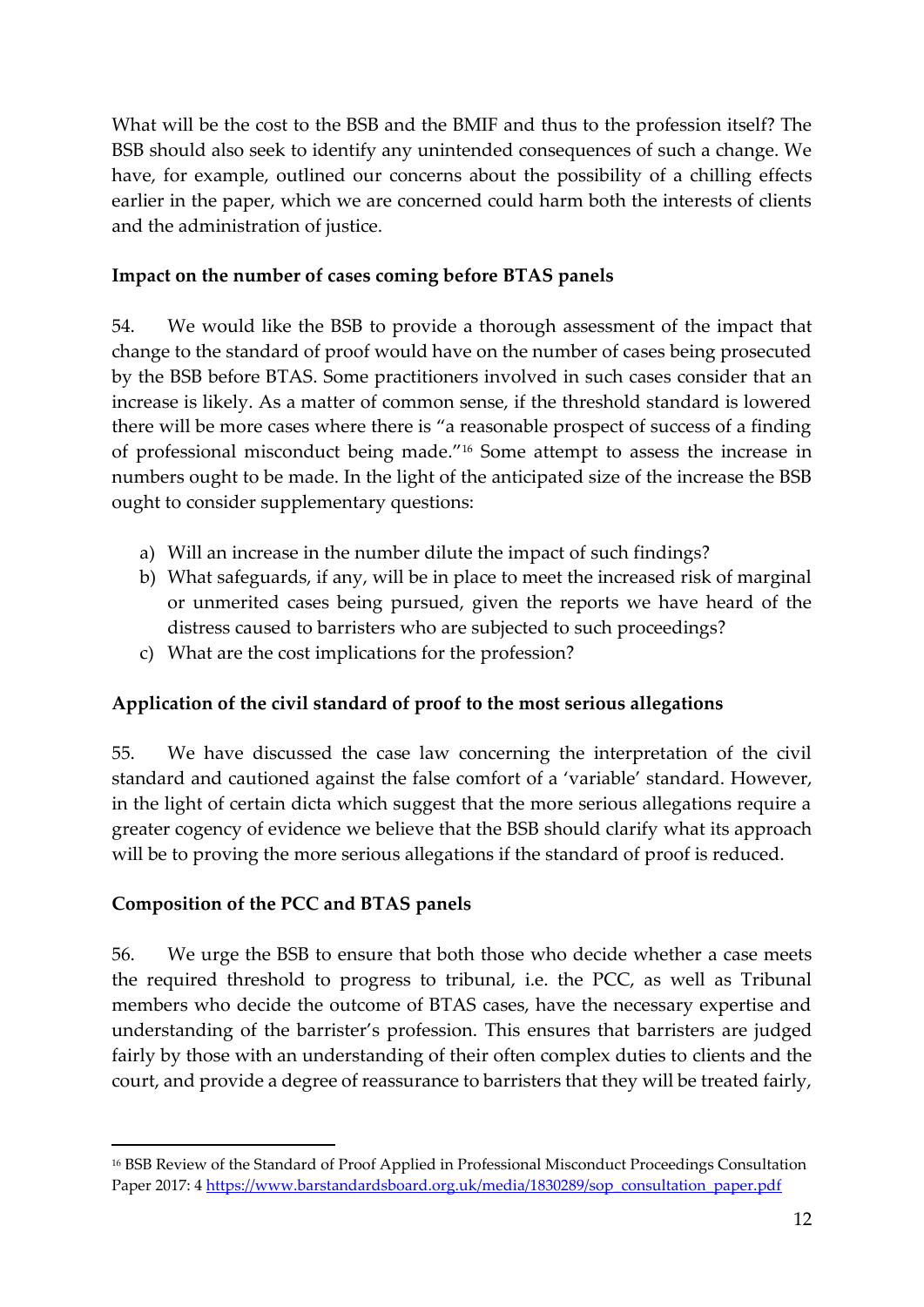given what is at stake for them. The importance of this will be more acute if cases are decided on the civil standard of proof.

## **Process for transition**

57. If the standard is changed, it is not clear to us whether the barrister who is charged would be subject to the standard in force at the time of the alleged misconduct or the standard in force at the time of the disciplinary tribunal. The BSB should develop a clear policy on this point, to avoid any uncertainty.

## **Q2: If your answer to (1) above is "yes", do you consider that the BSB should only change the standard of proof if and when the Solicitors Disciplinary Tribunal also does so?**

58. If moving to the civil standard is the right thing to do, implementation should not be delayed because of what the SDT does or does not do. However we ought to point out there are some who would see it as anomalous for what they consider to be two branches of the same profession to apply different standards at their respective disciplinary tribunals and so consider that BTAS should adopt the civil standard only if or when the Solicitors Disciplinary Tribunal (SDT) does the same.

## **Q3: Do you consider that a change in the standard of proof could create any adverse impacts for any of those with protected characteristics under the Equality Act?**

59. We understand that the BSB does not yet have detailed information on the areas of practice that generate most complaints which reach the tribunal stage. We think this information, which will soon be more readily available through changes to the Authorisation to Practice process, should, when available, be analysed to determine whether any other individuals with protected characteristics will be adversely impacted by a change in the standard of proof.

60. We understand anecdotally that women are over-represented in the field of family law and BAME barristers are over-represented in publicly funded work. These areas are thought to be those most exposed to complaints, owing to a number of factors including high rates of litigants in person, lack of a solicitor presence at client conferences (that, if present, would afford some degree of protection to barristers against complaints as witnesses to discussions) and the potentially devastating consequences for clients of a lost case in these areas of work, for example, loss of custody of a child or imprisonment.

61. If female or BAME barristers, because of their work in this area, are more likely to appear before the Bar's Disciplinary tribunal, and because of a change in the standard of proof, more likely to be suspended or disbarred, then the impact on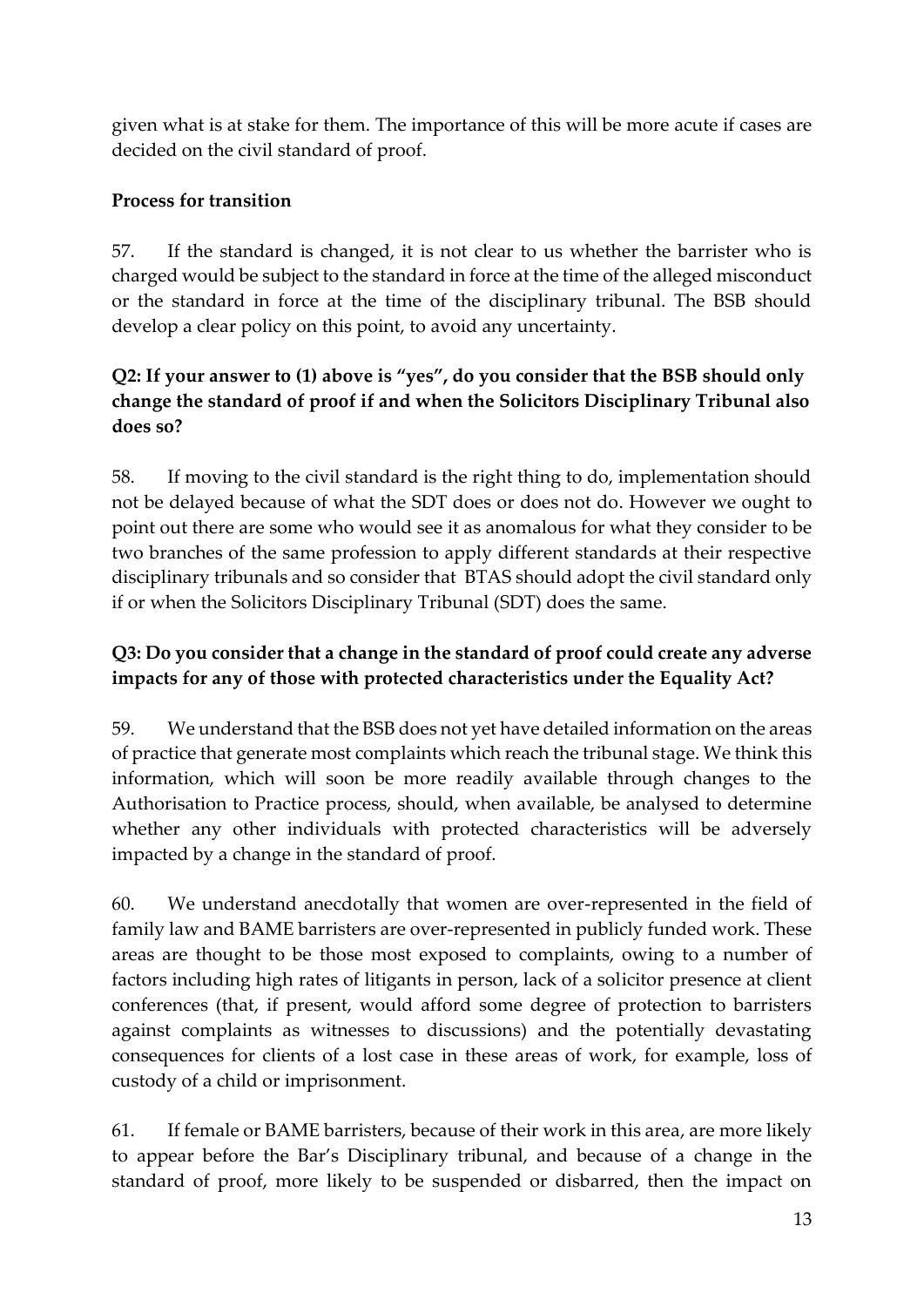diversity at the Bar should be a concern. The impact would be twofold; first there would be the actual impact on numbers of women and BAME barristers practising at the Bar and secondly, it may act as a disincentive to people with such protected characteristics being attracted to and retained at the Bar. Both would have the effect of making the Bar less reflective of the population it serves.

62. Before the establishment of the Legal Ombudsman, the BSB handled both service and conduct complaints. According to the BSB's 2013 report on diversity of barristers subject to complaints, <sup>17</sup> in the period between 2007 and 2011 they found that the areas of law that generated the most complaints were civil (36.7%), criminal (35%) and family (15%). Whilst the practice areas generating complaints to the BSB will have changed since they began taking only conduct complaints, there are likely to be some similarities with those recorded as being the most common in the 2007-11 period.

63. We also know that service complaints referred to the Legal Ombudsman over the last three years are predominantly from clients of barristers working in the areas of crime, family and immigration and asylum (see Annex 1). While we recognise that the practice areas of barristers appearing before BTAS for misconduct will be different from those referred to the Legal Ombudsman for service complaints, there is referral of cases between both organisations and as such there is likely to be some overlap in the practice areas of barristers referred to the Legal Ombudsman with those appearing before BTAS.

64. Both assumptions would indicate there is a strong possibility that crime, family and immigration law practitioners, who tend to be over-represented by female and BAME barristers, will be disproportionately affected by any change to the standard of proof, since they are likely to be over-represented at Bar Tribunals. The possibility of a disproportionate impact on female and BAME barristers will require further investigation by the BSB once more data is available.

**Bar Council 21 July 2017**

 $\overline{a}$ 

<sup>&</sup>lt;sup>17</sup>Table1https://www.barstandardsboard.org.uk/media/1451930/diversity\_report\_2012\_report.pdf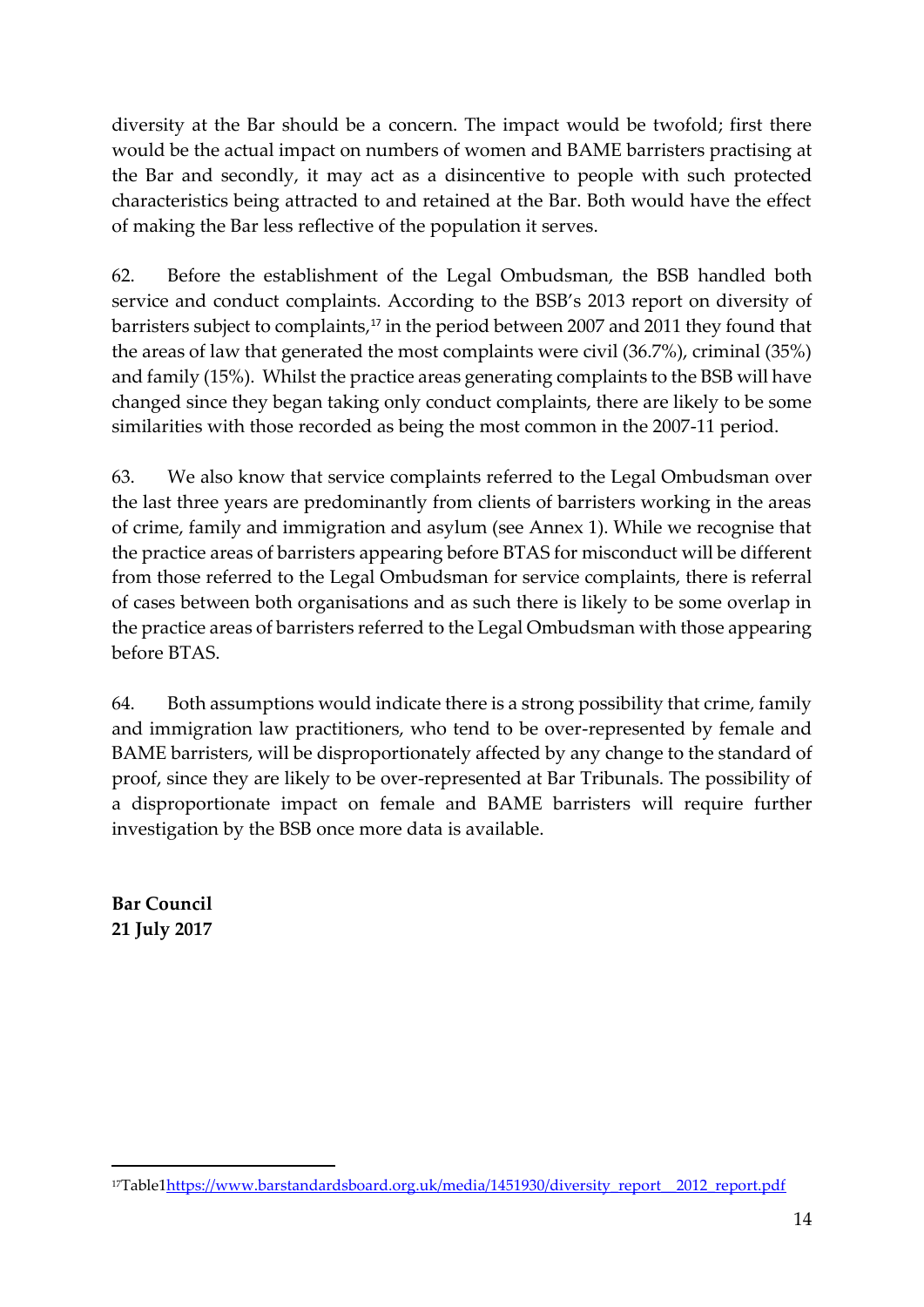*For further information, please contact Sarah Richardson, Head of Policy Regulatory Issues and Law Reform The General Council of the Bar of England and Wales 289-293 High Holborn, London WC1V 7HZ Direct line: 0207 611 1316 Email: [SRichardson@barcouncil.org.uk](mailto:srichardson@barcouncil.org.uk?subject=Burden%20of%20Proof%20consultation%20)*